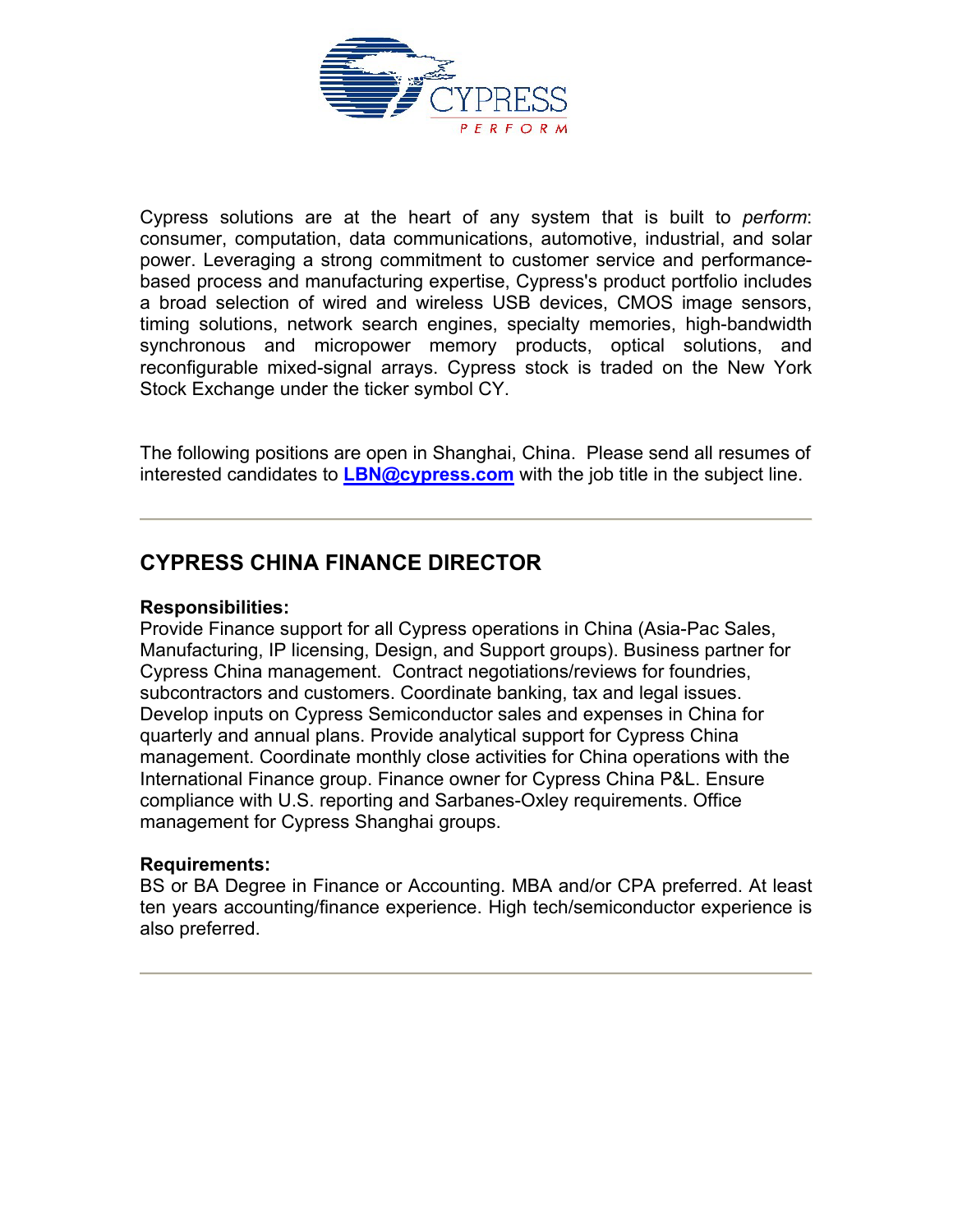## **SENIOR ASIC VERIFICATION ENGINEER**

## **Responsibilities:**

Will be a core member of a custom mixed-signal IC design team. Primary responsibility will be to test bench development and verification test of custom IC logic designs, working with others involved in verification and test development. Must be able to effectively reduce system and IC module specifications into written verification requirements (development of verification plans, detailed specifications, test bench functional requirements, test vectors, etc.) Design of Vera and Verilog test benches for efficient and flexible use by self and others. Verification of custom IC logic designs and reporting of functional simulation and code coverage results. Assist logic/circuit designers with debug efforts to achieve full functionality and code coverage metrics of IC designs. Document test bench designs and participate in design reviews in accordance with department development process and company quality standards. Test bench support, maintenance and user training. Ability to develop and conduct testing of physical silicon using logic analyzers, oscilloscopes, and other common laboratory equipment is a plus. Ability to port synthesizeable RTL logic designs into FPGA implementations for rapid prototyping is a plus.

### **Requirements:**

Able to communicate in English effectively, team player who is able to take initiatives and set high goals, smart and confident, self starter & ability to work in a team environment as an individual contributor, and also possess a track record of planning and delivering work completely and on time. 5 years Verilog test bench development & behavioral verification of custom IC designs experience needed as well as 3-5 years synthesizable Verilog logic design for custom ICs experience. Expert in Vera code development. Proficiency in Perl, Tcl, Tk, C++, and C# languages. Master's Degree or above in EE/CE.

# **ASIC LOGIC/CIRCUIT DESIGN ENGINEER**

### **Responsibilities:**

As a logic designer, will be responsible for writing HDL code, synthesis, logic verification, and static timing analysis for pre and post layout. Must have experience with Verilog and/or VHDL and Synopsys Design Compiler and PrimeTime. Knowledge of place and route strongly encouraged. As a circuit designer, must be familiar with Cadence's Composer for schematic entry, transistor-level circuit simulation tools. Must be familiar with Calibre DRC/LVS tools.

### **Requirements:**

Able to communicate in English effectively, team player who is able to take initiatives and set high goals, smart and confident, self starter & ability to work in a team environment as an individual contributor, and also possess a track record of planning and delivering work completely and on time. 3-5 years as ASIC/circuit design engineer. Strong knowledge of CMOS device and circuit fundamentals. Master's Degree or above in EE/CE.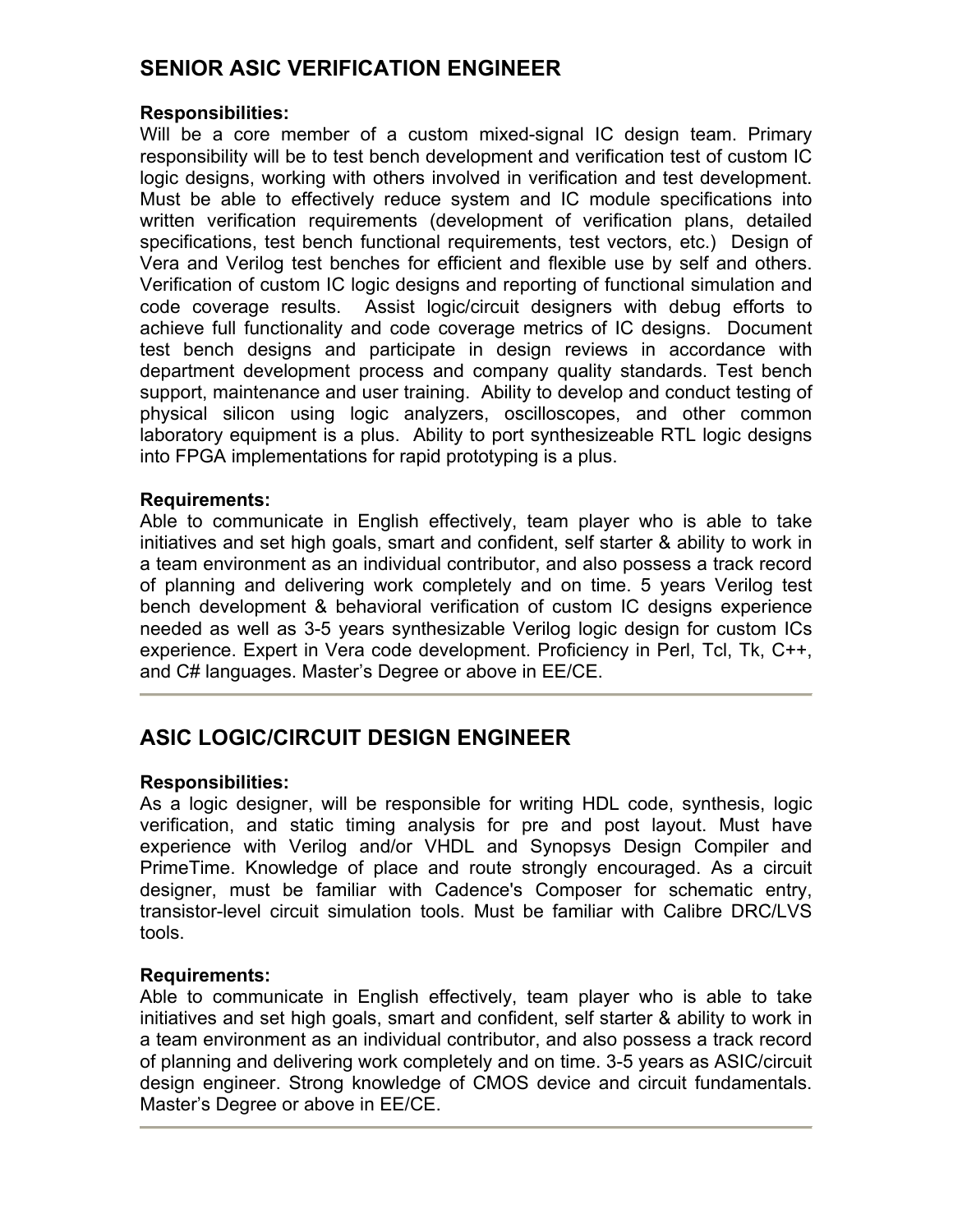## **AE MANAGER, SHANGHAI PSOC SOLUTIONS CENTER**

#### **Responsibilities:**

Manage award-winning PSoC programmable mixed-signal array microcontroller Solutions Center. Provide reference/demo design in embedded control applications. Key customer and distributor technical support. Develop and deliver presentations to customers. Work with marketing to exchange technical input on marketing collateral, new product definition, product features prioritization, customer feedback, and product training curriculum. Work with design engineering to exchange technical support/sustaining engineering support, new product development interactions, impact of design limitations.

### **Requirements:**

Strong embedded microcontroller background. Fluent in Mandarin and able to communicate effectively in English. Hard working and team player. Takes initiative and sets high goals. Customer service orientation. Smart and confident. Minimum of five+ years in engineering management position. Master's Degree or above in EE/CE.

## **HARDWARE APPLICATION ENGINEER - SHANGHAI PSOC SOLUTIONS CENTER**

### **Responsibilities:**

Develop hardware/board designs for award-winning PSoC programmable mixedsignal array microcontroller. Provide reference design in embedded control applications. Key customer and distributor technical support. Develop and deliver presentations to customers. Work with marketing to exchange technical input on marketing collateral, new product definition, product features prioritization, customer feedback, and product training curriculum. Work with design engineering to exchange technical support/sustaining engineering support, new product development interactions, impact of design limitations

### **Requirements:**

Capable of creating schematics, BOM, and board layout. Competent at board bring-up, debug. Fluent in English (both written and oral). Hard working and team player. Takes initiative and sets high goals. Customer service orientation. Smart and confident. Minimum of five years in semiconductor applications or system design. 4+ years PCB expertise. Bachelor's Degree (4 year college) or above in EE/CE.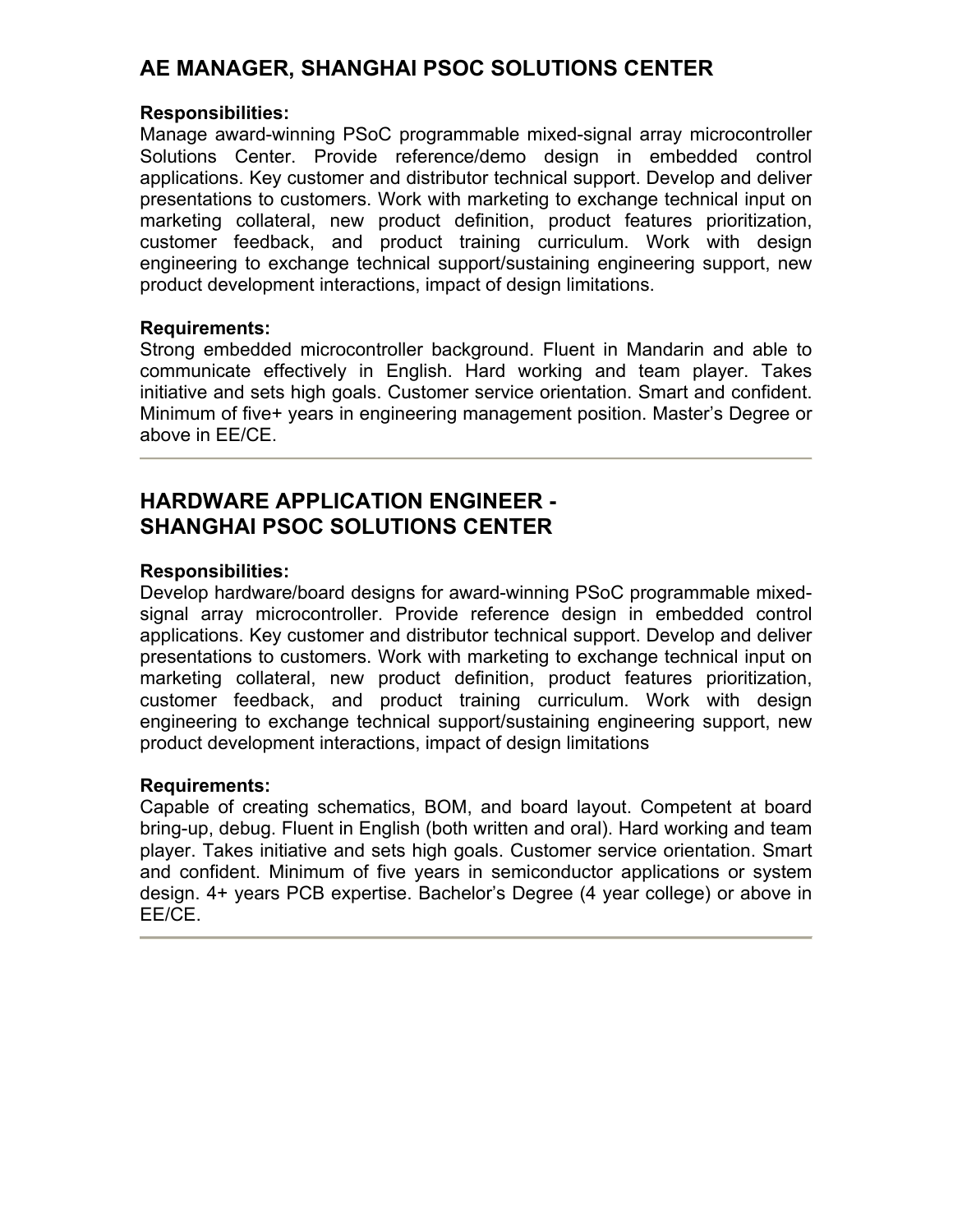## **FIRMWARE APPLICATION ENGINEER – SHANGHAI PSOC SOLUTIONS CENTER**

#### **Responsibilities:**

Develop firmware for award-winning PSoC programmable mixed-signal array microcontroller. Provide reference design in embedded control applications. Key customer and distributor technical support. Develop and deliver presentations to customers. Work with marketing to exchange technical input on marketing collateral, new product definition, product features prioritization, customer feedback, and product training curriculum. Work with design engineering to exchange technical support/sustaining engineering support, new product development interactions, impact of design limitations

#### **Requirements:**

Solid "C" code familiarity (code generation, compiling, debugging). Knowledgeable on analog and MCU design. Fluent in English (both written and oral). Hard working and team player. Takes initiative and sets high goals. Customer service orientation. Minimum of five years in semiconductor applications or system design. 2yrs+ embedded microcontroller (8-bit, 16bit)/embedded control application background. Bachelor's Degree (4 year college) or above in EE/CE.

## **PROCESS DEVICE ENGINEER PRIINCIPAL**

#### **Responsibilities:**

In charge of transfer of deep submicron photolithography processes from Cypress Semiconductor manufacturing and R&D fabs in U.S. and their qualification in CY foundry partner in Shanghai, China. Will collaborate with CY R&D and manufacturing process and integration engineers and foundry partner's process and integration engineers to find and fix root cause for photolithography related yield limiting failure modes. Will collaborate with CY and foundry partner design and CAD groups in defining the requirements for various product tape out. Will employ advanced DOE and statistical analysis software and state-of-the-art analytical equipments and techniques to obtain fundamental understanding and practical solutions to complex photolithography related challenges.

#### **Requirements:**

Experience with submicron photolithography tracks, scanners, and illumination methods. Knowledge of photo resist and antireflective coating materials. Familiar with DOE techniques and SPC applications. Familiar with high volume submicron manufacturing environment, team player with good interpersonal and communication skills. Strong command of written and spoken English language is highly desired. Ph.D degree or MS degree in EE, Material Science, Chem. E or Physics with 1 to 3+ years experience in photolithography process development.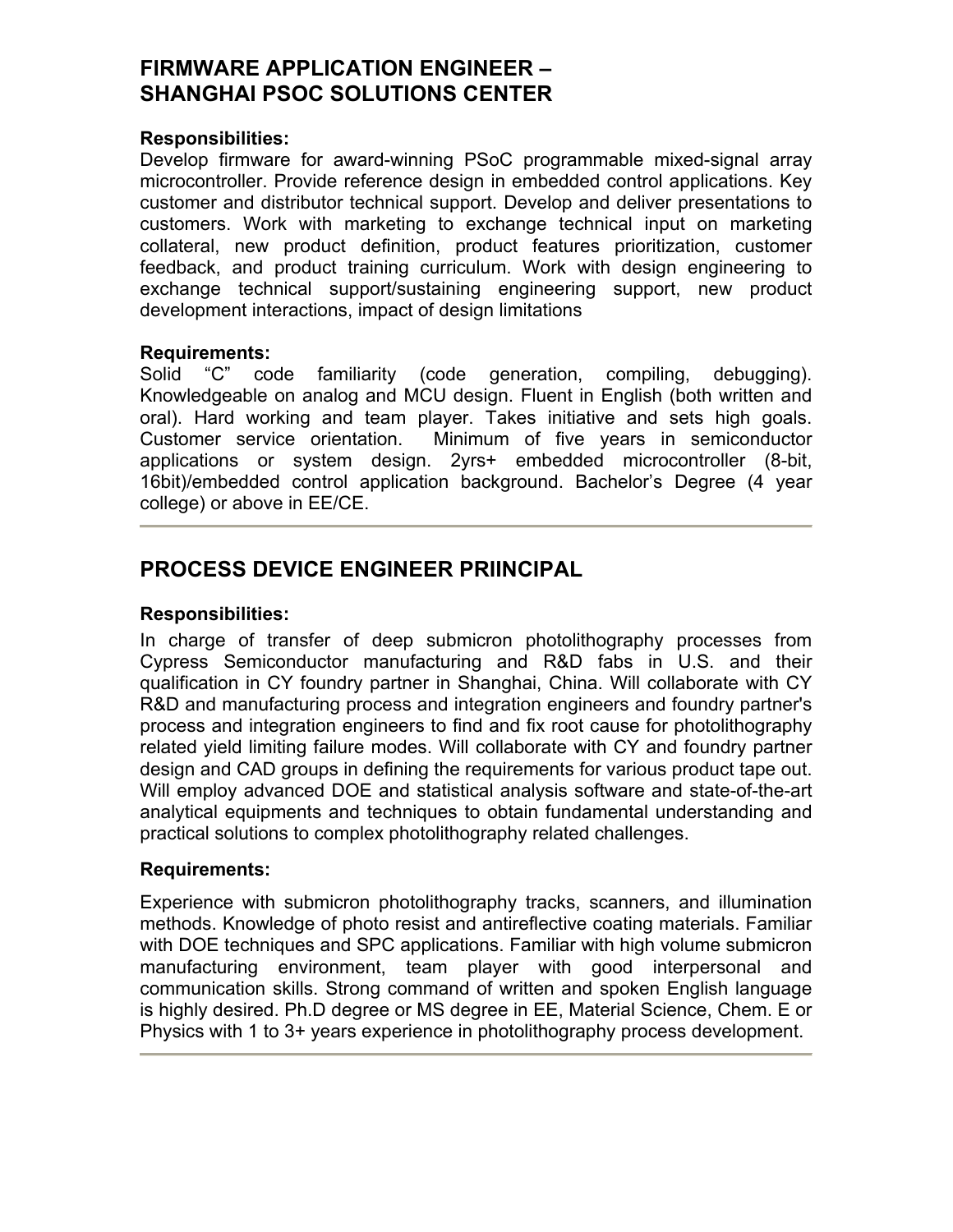## **PROCESS DEVICE ENGINEER SENIOR STAFF**

## **Responsibilities:**

PHOTOLITHOGRAPHY: In charge of transfer of deep submicron photolithography processes from Cypress Semiconductor manufacturing and R&D fabs in U.S. and their qualification in CY foundry partner in Shanghai, China. Will collaborate with CY R&D and manufacturing process and integration engineers and foundry partner's process and integration engineers to find and fix root cause for photolithography related yield limiting failure modes. Will collaborate with CY and foundry partner design and CAD groups in defining the requirement for various product tape out. Will employ advanced DOE and statistical analysis software and state-of-the-art analytical equipments and techniques to obtain fundamental understanding and practical solutions to complex photolithography related challenges.

### **Requirements:**

PhD degree or MS degree in EE, Material Science, Chem. E or Physics with 1 to 3+ years experience in photolithography process development. Experience with submicron photolithography tracks, scanners and illumination methods. Knowledge of photo resist and antireflective coating materials. Familiar with DOE techniques and SPC applications. Familiar with high volume submicron manufacturing environment. Team player with good interpersonal and communication skills. Strong command of written and spoken English language is highly desired. PhD degree or MS degree in EE, Material Science, Chem. E or Physics with 1 to 3+ years experience in photolithography process development.

# **SENIOR TECHNOLOGY DEVELOPMENT ENGINEER**

## **Responsibilities:**

In charge of coordination of module activities, design of experiments and split lots, analysis of electrical and reliability data during technology transfer from Cypress Semiconductor manufacturing fabs in U.S. and qualification in CY foundry partners. In charge of driving failure mode analysis and yield enhancement through working with CY manufacturing and R&D process development engineers and foundry partners process development and integration engineers.

### **Requirements:**

Experience with split lot design and electrical data analysis software and techniques. Sound knowledge of IC submicron IC manufacturing processes. Familiar with design of experiment (DOE) and SPC. Team player with leadership skills and excellent interpersonal and communication skills. Strong knowledge of CMOS and analog device characterization and theory is highly desired. Strong command of written and spoken English language is highly preferred. Ph.D or MS degree in EE or Physics with 2 to 4+ years experience in technology integration.